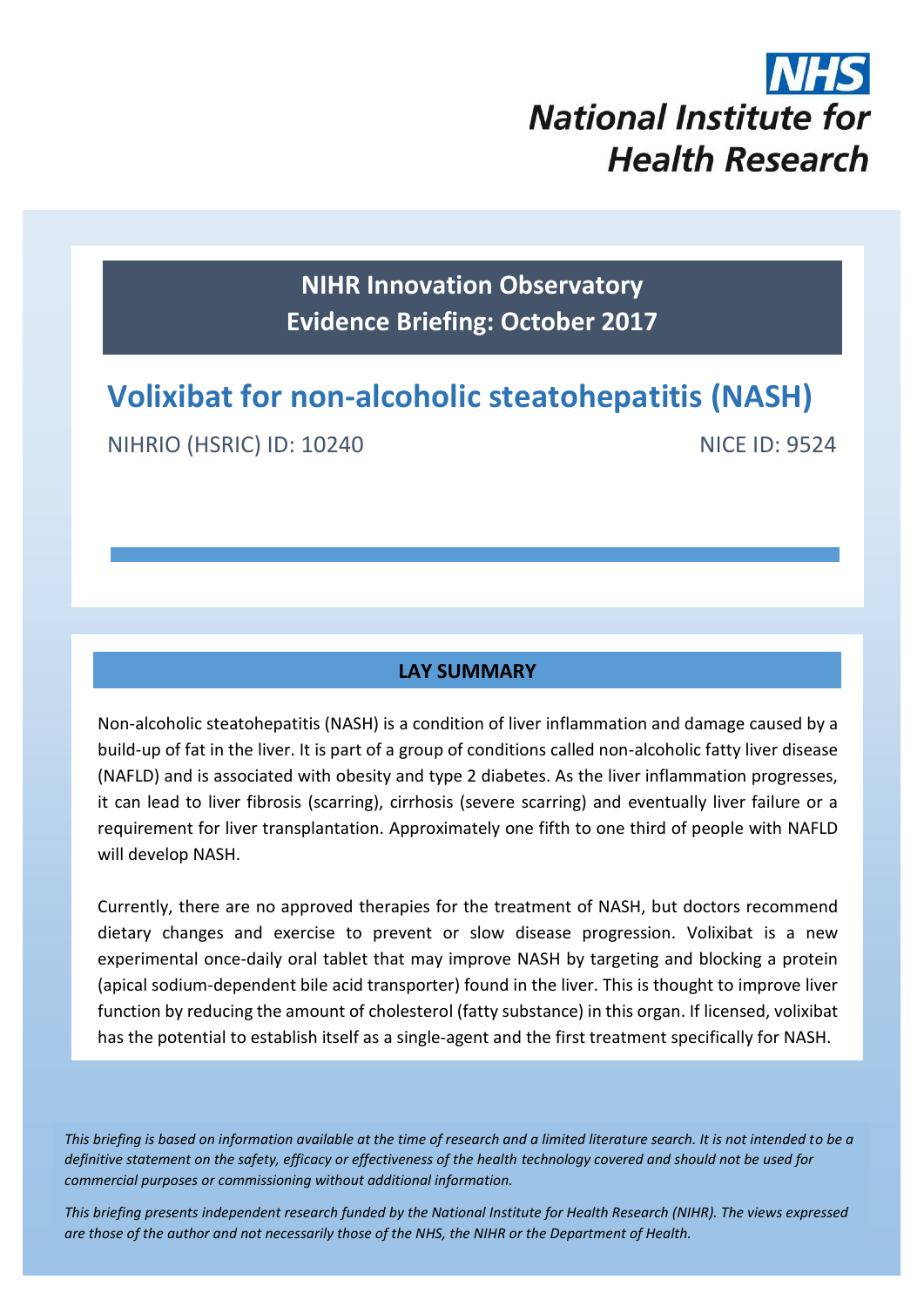#### **TARGET GROUP**

Non-alcoholic steatohepatitis (NASH) in adults with liver fibrosis – first line

### **TECHNOLOGY**

#### **DESCRIPTION**

Volixibat (SHP626; formerly LUM002) is under development for the treatment of NASH. Volixibat is a highly potent, minimally absorbed, competitive inhibitor of the apical sodium-dependent bile acid transporter (ASBT), a transmembrane protein localized on the luminal surface of ileal enterocytes. Inhibition of bile acid (BA) reabsorption via ASBTs in the terminal ileum increases faecal BA excretion and reduces recirculation of BA back to the liver via the hepatic portal vein. This interruption of the enterohepatic circulation is proposed to stimulate de novo synthesis of BA from cholesterol in the liver, which maintains a constant pool of BA. Corroborating research indicates that increases in serum levels of 7α-hydroxy-4-cholesten-3-one (C4, a biomarker of BA synthesis) are observed following inhibition of the ASBT.<sup>1</sup>

In an ongoing phase II clinical trial, volixibat is administered orally in a dose-finding capacity, at 5mg, 10mg or 20mg, once daily.<sup>2</sup> The treatment period is 48 weeks long with a follow-up visit scheduled 4 weeks after treatment ends.<sup>3</sup>

Volixibat does not currently have Marketing Authorisation in the EU for any indication.

#### **INNOVATION and/or ADVANTAGES**

There is a large unmet need for the treatment of NASH as there are no approved therapies currently on the market. There is also an urgent need for a pharmacological option that can specifically target NASH, either by reducing the excessive fat build-up in the liver or by controlling the inflammation and fibrosis in NASH patients. As the disease has a complex pathophysiology and is chronic by nature, it is essential that treatment options have a low side effect profile, without causing further harm to patients who are likely to be suffering from multiple comorbidities. NASH patients generally lack physical fitness and are unable to endure additional physical stresses that may be caused by potential NASH therapies or drugs treating other chronic conditions.<sup>4</sup>

Results from a phase I clinical trial demonstrated minimal systemic absorption for volixibat suggesting that it may not have clinically significant effects on the metabolism of other drugs. A low potential for drug–drug interactions would be beneficial for a potential NASH treatment as the patient population often receives numerous pharmacotherapies for associated comorbidities. Additionally the adverse events for volixibat were considered mild and predominantly gastrointestinal in nature.<sup>1</sup>

If licensed, volixibat has the potential to be the first licensed treatment option for NASH. Additional findings from phase II clinical trials, however, are required to understand its safety and efficacy in NASH patients.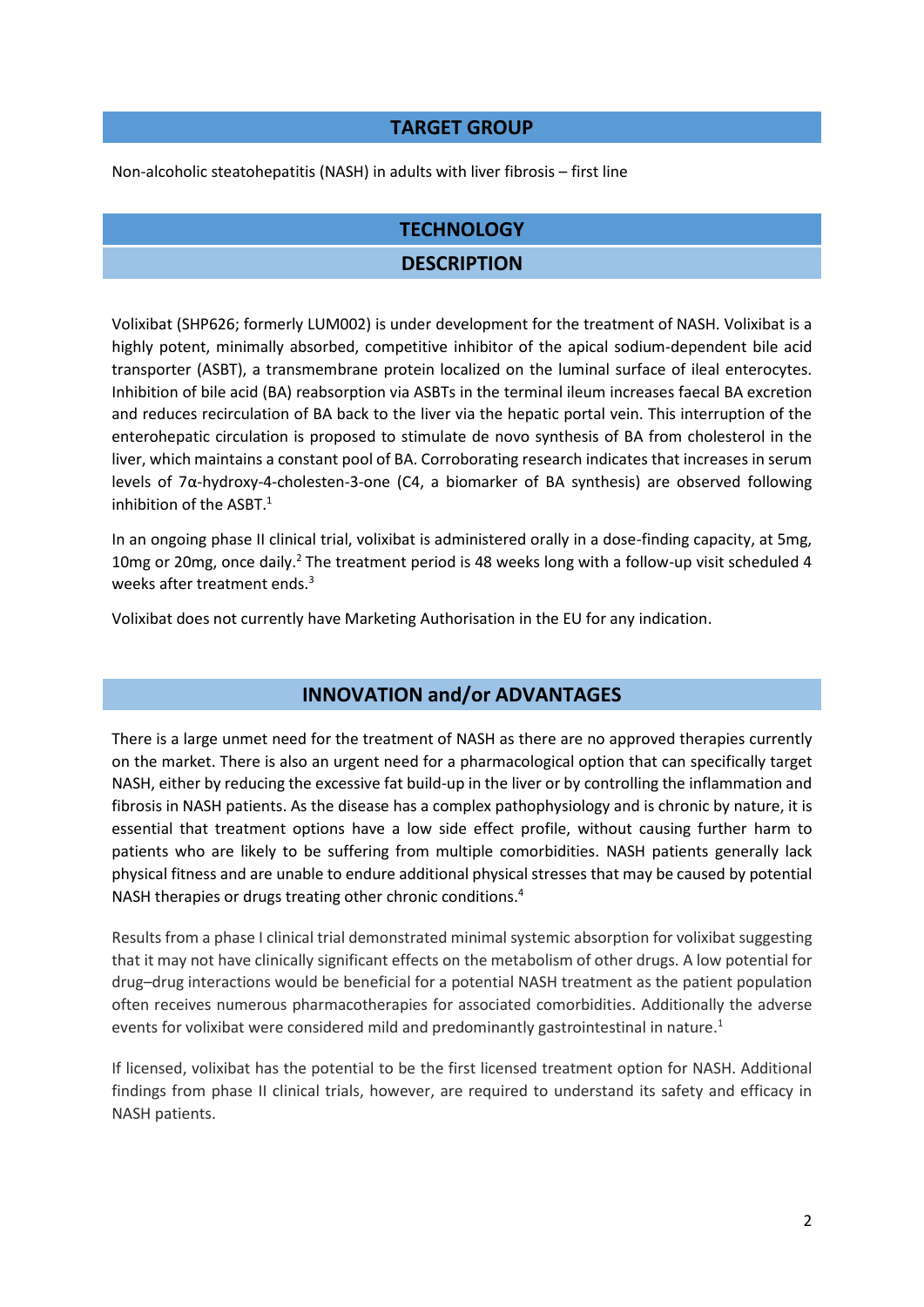#### **DEVELOPER**

Shire Pharmaceutical Ltd

#### **AVAILABILITY, LAUNCH or MARKETING**

Volixibat was awarded Fast Track designation by the FDA for the investigational treatment of adults who have NASH with liver fibrosis in July 2016.<sup>5</sup>

The company's regulatory and marketing plans were not available at the time of writing this briefing.

# **PATIENT GROUP BACKGROUND**

NASH is a severe form of non-alcoholic fatty liver disease (NAFLD). Approximately one fifth to one third of patients with NAFLD will develop NASH.<sup>6</sup> It is characterised by the accumulation of excessive fat in the liver (steatosis) combined with inflammation and features of hepatocyte injury (ballooning).<sup>7</sup> Several risk factors have been found to be associated with NASH including: metabolic syndrome (diabetes, hypertension, obesity, high triglyceride levels or low levels of high density lipoprotein cholesterol), age and a family history of diabetes.<sup>7</sup> The majority of those who develop NASH are between the ages of 40 and 60 years old, and the disease occurs more commonly in women than in men.<sup>8</sup> As NASH is a more aggressive form of NAFLD, over an extended period of time it can lead to the proliferation of scar-tissue (fibrosis) as well as other serious complications like liver cirrhosis.<sup>7</sup>Only patients with histologically proven NASH tend to develop progressive liver disease; however, when in conjunction with diabetes, insulin resistance and other pre-existing conditions, this progression becomes more likely. Although the development of NASH has been observed in patients with diabetes, it is commonly seen in those who lack any visible symptoms or abnormalities in their liver enzymes.<sup>9</sup> Additionally, prospective cohort studies have found that when in the presence of fibrosis, there is a higher rate of morbidity and mortality in NASH compared to NAFLD.<sup>10</sup>

Fibrosis is a common pathological feature of chronic liver disease; it results from unregulated woundhealing and is characterised by the progressive replacement of functional hepatic tissue with highly cross-linked collagen I/III-rich extracellular matrix.<sup>11</sup> Initially a fibrous expansion occurs in portal areas, which is followed by a few bridges or septa forming. The final stage before cirrhosis becomes severe fibrosis, is characterised by the presence of numerous bridges or septa with occasional nodules.<sup>12</sup> It is important to note that advanced fibrosis is often observed in diabetic patients without symptoms, signs, or liver enzyme abnormalities.<sup>9</sup>

#### **CLINICAL NEED and BURDEN OF DISEASE**

The prevalence of NASH is difficult to estimate and is not precisely known as many patients are asymptomatic. However, estimates suggest that 2 to 5% of the UK population have NASH.<sup>13</sup> In the USA, NASH is now considered the second most common condition for liver transplantation after chronic hepatitis C, and is still growing. <sup>14</sup> Prospective, long-term, histological follow-up studies involving patients with NASH have reported that liver fibrosis develops in up to 43% of individuals.<sup>15,16</sup>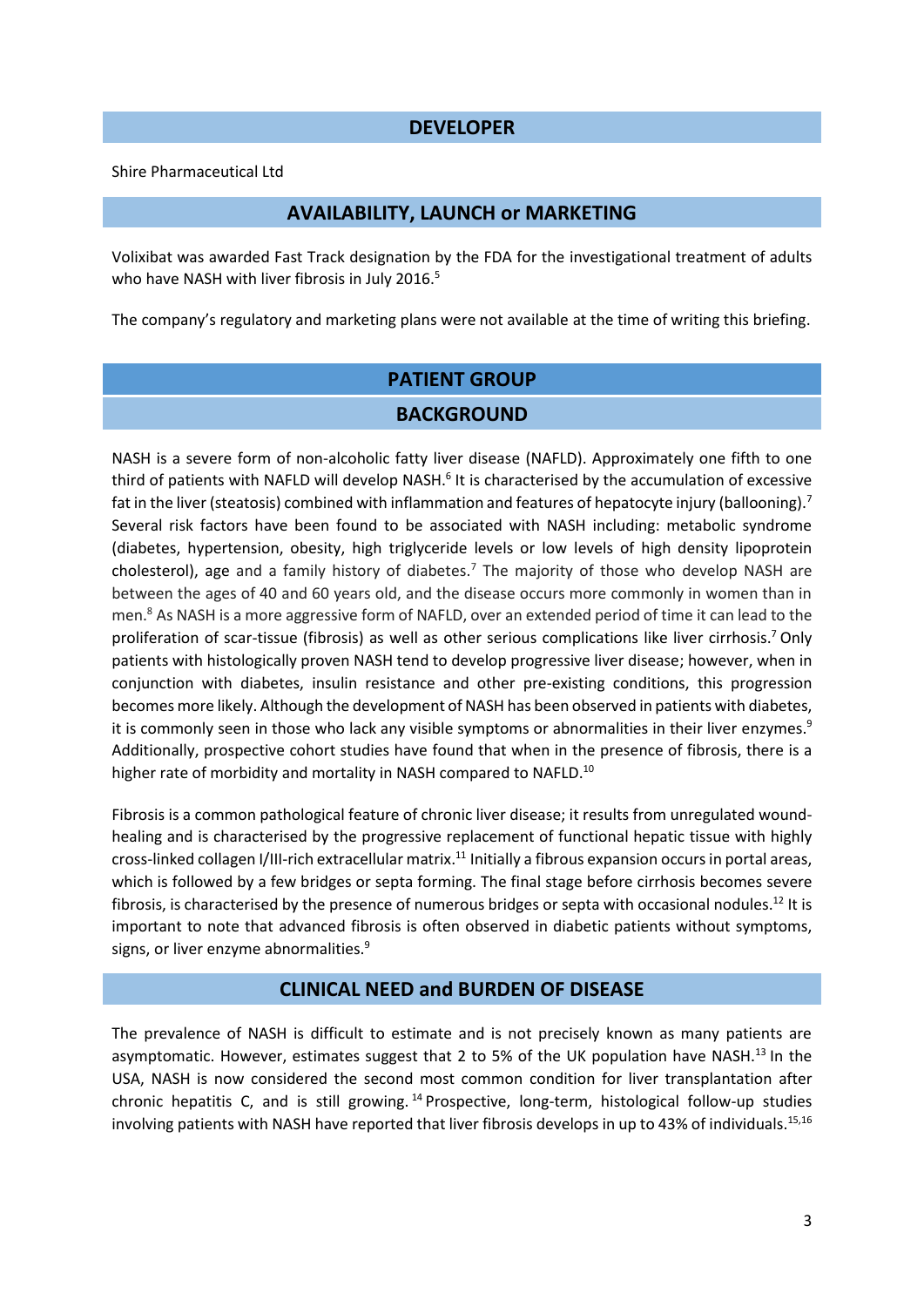In 2015-2016, there were 4,973 admissions due to inflammatory liver disease, unspecified (ICD-K75) in England, resulting in 42,661 bed days and 8,597 finished consultant episodes.<sup>17</sup> In England and Wales, 1,775 deaths from fibrosis and cirrhosis of liver were registered during 2014 (ICD-10 K74).<sup>18</sup>

# **PATIENT PATHWAY**

# **RELEVANT GUIDANCE**

#### **NICE GUIDANCE**

- NICE clinical guideline. Obesity: identification, assessment and management (CG189). November 2014
- NICE guidelines. Non-alcoholic fatty liver disease (NAFLD): assessment and management (NG49). July 2016
- NICE guidelines. Cirrhosis in over 16s: assessment and management (NG50). July 2016
- NICE quality standard. Obesity in adults: prevention and lifestyle weight management programmes (QS111). January 2016

# **NHS ENGLAND and POLICY GUIDANCE**

- NHS England. 2013/14 NHS Standard contract for Hepatobiliary and Pancreas (Adult). A02/S/a
- NHS England. 2013/14 NHS Standard Contract for Severe and Complex Obesity (All Ages). A05/S/a
- NHS England. Clinical Commissioning Policy: Complex and Specialised Obesity Surgery. NHSCB/A05/P/a. April 2013

# **OTHER GUIDANCE**

Yorkshire and Humber Liver Network. Primary Care Guidance Program: Non-Alcohol related Fatty Liver Disease (NAFLD) Guidance on Management in Primary Care. 2016.

American College of Gastroenterology: Diagnosis and Management of Non-alcoholic Fatty Liver Disease: Practice Guideline by the American Association for the Study of Liver Diseases, American College of Gastroenterology, and the American Gastroenterological Association. 2012.

# **CURRENT TREATMENT OPTIONS**

Currently there are no approved therapies recommended for the treatment of NASH in the UK, but making healthy lifestyle choices and maintaining a healthy weight (by eating a well-balanced diet and engaging in regular physical exercise) are recommended as the best ways to prevent the condition.<sup>19</sup> Additional treatment may be recommended for associated comorbidities such as high blood pressure, diabetes and high cholesterol.<sup>8</sup>

Guidelines recommend that for patients with biopsy-proven NASH and where lifestyle intervention has failed, either liver-directed pharmacotherapy with pioglitazone or vitamin E can be considered, although neither pioglitazone nor vitamin E have a UK marketing authorisation for this indication.<sup>20</sup>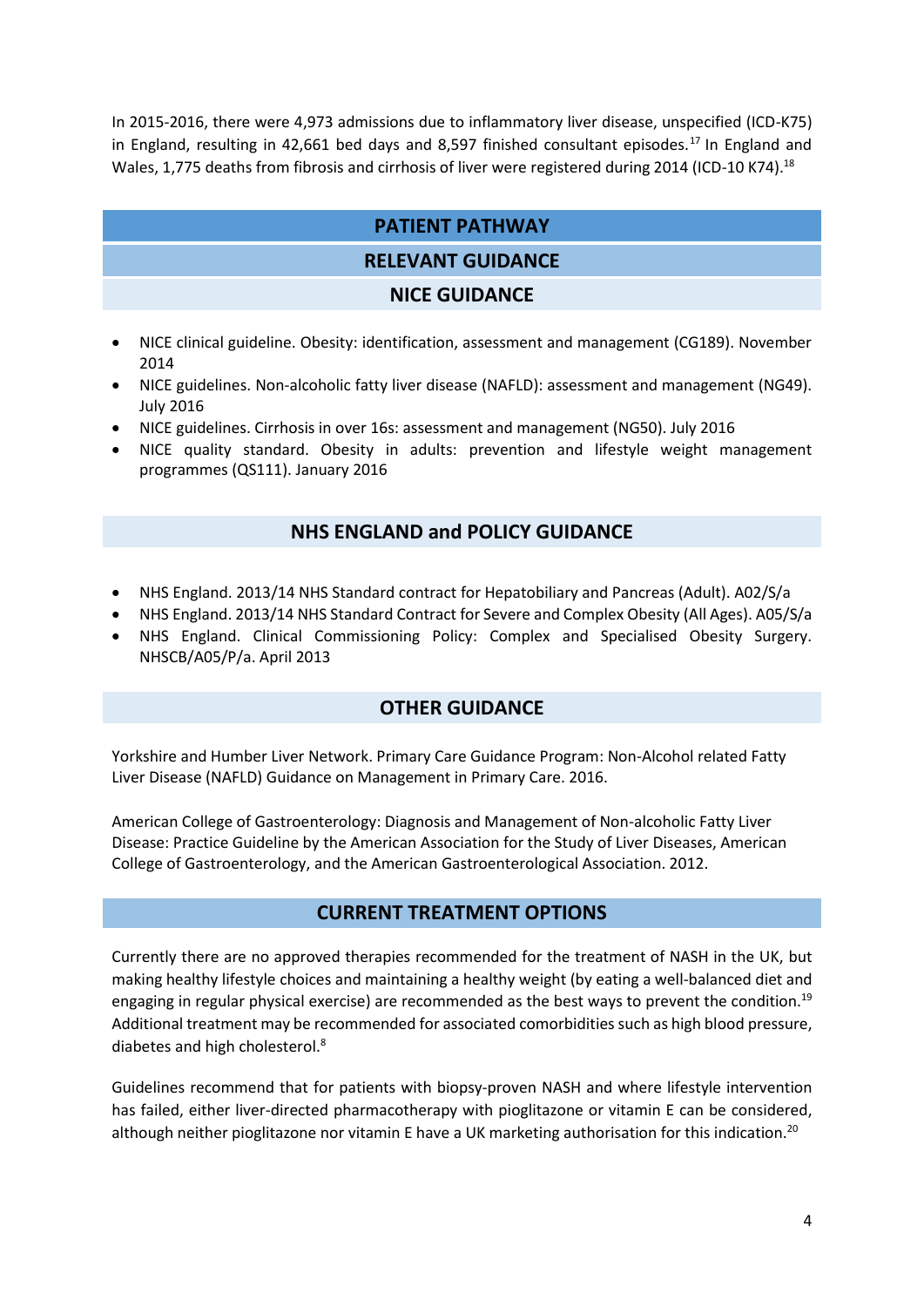Worsening liver fibrosis may lead to the development of cirrhosis, which is irreversible, and may lead, in turn, to a progressive loss of liver function. A liver transplant may be required in severe cases.<sup>21</sup>

| <b>EFFICACY and SAFETY</b>        |                                                                                                                                                                                                                                                                                                                                                                                        |  |
|-----------------------------------|----------------------------------------------------------------------------------------------------------------------------------------------------------------------------------------------------------------------------------------------------------------------------------------------------------------------------------------------------------------------------------------|--|
| <b>Trial</b>                      | NCT02787304; volixibat (experimental dose 1) vs volixibat (experimental dose 2)<br>vs volixibat (experimental dose 3) vs placebo                                                                                                                                                                                                                                                       |  |
| <b>Sponsor</b>                    | <b>Shire Pharmaceutical Ltd</b>                                                                                                                                                                                                                                                                                                                                                        |  |
| <b>Status</b>                     | Ongoing                                                                                                                                                                                                                                                                                                                                                                                |  |
| Source of<br><b>Information</b>   | Trial registry, <sup>2</sup> Global Data <sup>3</sup>                                                                                                                                                                                                                                                                                                                                  |  |
| Location                          | EU (incl UK), USA and Canada.                                                                                                                                                                                                                                                                                                                                                          |  |
| <b>Design</b>                     | Randomised, placebo-controlled, dose-finding study                                                                                                                                                                                                                                                                                                                                     |  |
| <b>Participants</b>               | n=266 (estimated); aged 18-80 years; adults with non-alcoholic steatohepatitis                                                                                                                                                                                                                                                                                                         |  |
| <b>Schedule</b>                   | Randomised to receive volixibat capsule at a dose of 5 mg orally once daily in a<br>double-blinded fashion; or receive 10 mg volixibat capsule orally once daily in a<br>double-blinded fashion; or receive 20 mg volixibat capsule orally once daily in a<br>double-blinded fashion; or receive placebo capsule orally once daily in a double-<br>blinded fashion                     |  |
| Follow-up                         | 48 week treatment period and a 4 week follow-up visit after treatment ends                                                                                                                                                                                                                                                                                                             |  |
| <b>Primary</b><br><b>Outcomes</b> | Number of subjects achieving binary response on liver histology between<br>volixibat and placebo at week 48 [time frame: baseline to week 48]                                                                                                                                                                                                                                          |  |
| Secondary<br><b>Outcomes</b>      | Change from baseline to week 48 on liver histology<br>Change from baseline to week 48 on hepatic steatosis<br>Change from baseline to week 48 on liver histology<br>Resolution of NASH at Week 48<br>Change from baseline to week 48 on serum liver-related biochemistry<br>Change from baseline to week 48 on metabolic indicators<br>Change from baseline to week 48 on serum lipids |  |
| <b>Key Results</b>                | ÷                                                                                                                                                                                                                                                                                                                                                                                      |  |
| <b>Adverse</b><br>effects (AEs)   | $\overline{a}$                                                                                                                                                                                                                                                                                                                                                                         |  |
| <b>Expected</b><br>reporting date | Study completion date reported as July 2020                                                                                                                                                                                                                                                                                                                                            |  |

# **ESTIMATED COST and IMPACT**

# **COST**

The cost of volixibat is not yet known.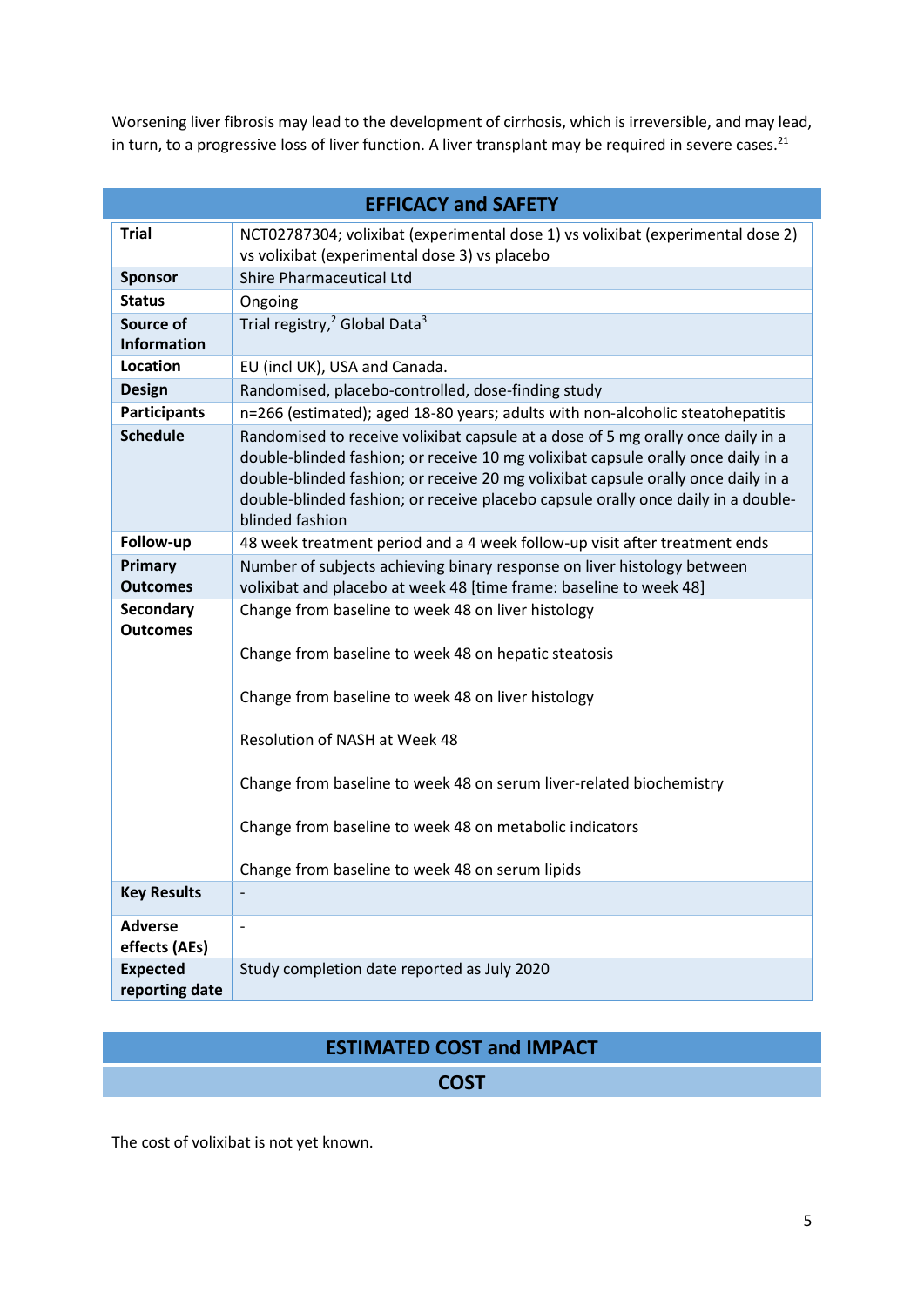| <b>IMPACT - SPECULATIVE</b>                                                         |                                                |  |  |
|-------------------------------------------------------------------------------------|------------------------------------------------|--|--|
| <b>IMPACT ON PATIENTS AND CARERS</b>                                                |                                                |  |  |
| Reduced mortality/increased length of<br>⊠<br>survival                              | $\boxtimes$ Reduced symptoms or disability     |  |  |
| Other: improved quality of life for carers and<br>⊠<br>improved patient convenience | No impact identified<br>$\perp$                |  |  |
| <b>IMPACT ON HEALTH and SOCIAL CARE SERVICES</b>                                    |                                                |  |  |
| Increased use of existing services                                                  | $\boxtimes$ Decreased use of existing services |  |  |
| Re-organisation of existing services                                                | Need for new services                          |  |  |
| Other                                                                               | None identified                                |  |  |
| <b>IMPACT ON COSTS and OTHER RESOURCE USE</b>                                       |                                                |  |  |
| Increased drug treatment costs<br>$\boxtimes$                                       | Reduced drug treatment costs                   |  |  |
| Other increase in costs                                                             | Other reduction in costs                       |  |  |
| Other                                                                               | None identified                                |  |  |
| <b>OTHER ISSUES</b>                                                                 |                                                |  |  |
| Clinical uncertainty or other research<br>question identified                       | None identified<br>$\boxtimes$                 |  |  |

# **INFORMATION FROM**

Information was received by Shire Pharmaceutical Ltd

Shire Pharmaceutical Ltd did not enter information about this technology onto the UK PharmaScan database; the primary source of information for UK horizon scanning organisations on new medicines in development. As a result, the NIHR Innovation Observatory has had to obtain data from other sources. UK PharmaScan is an essential tool to support effective NHS forward planning; allowing more effective decision making and faster uptake of innovative new medicines for patients who could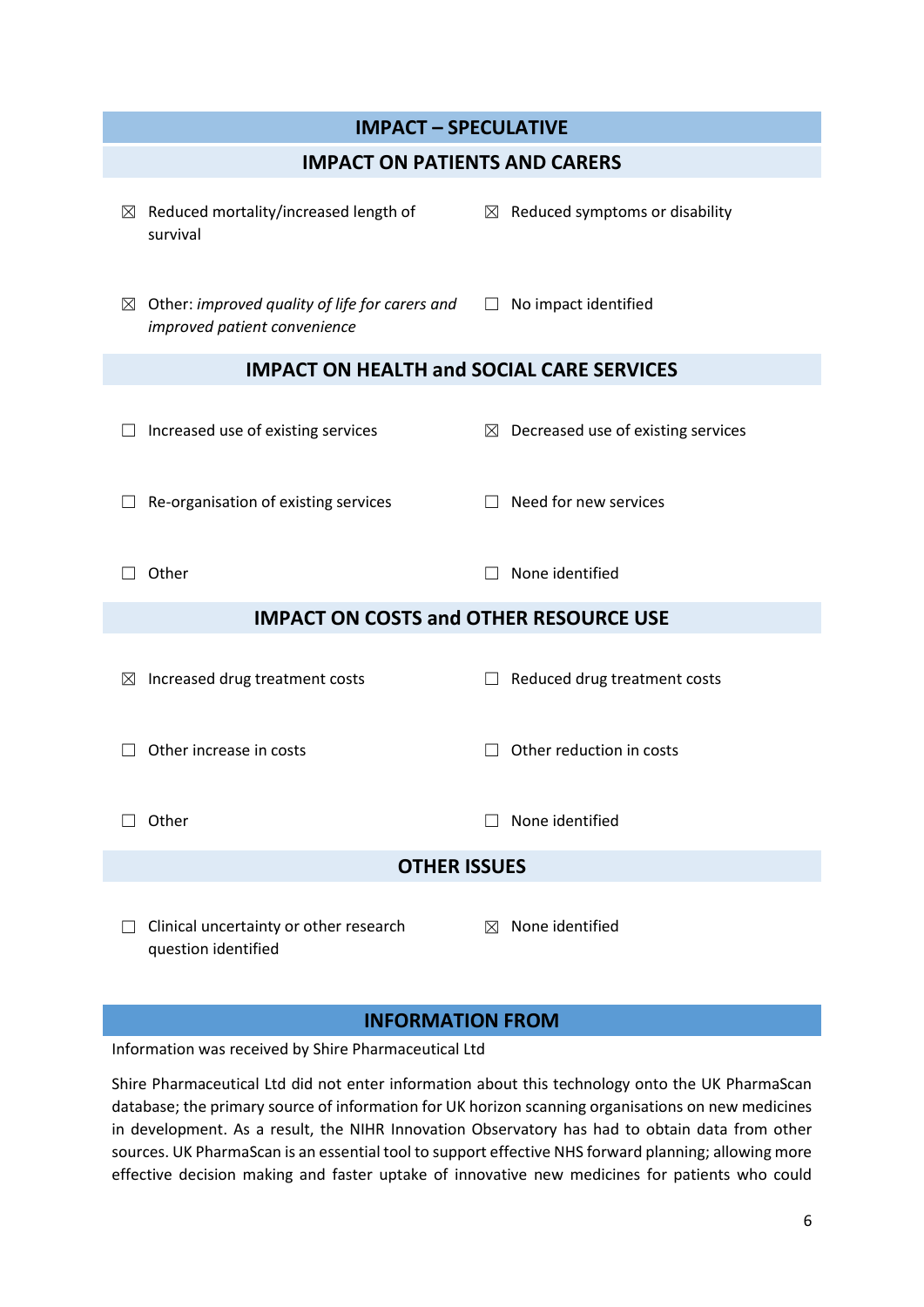benefit. We urge pharmaceutical companies to use UK PharmaScan so that we can be assured of upto-date, accurate and comprehensive information on new medicines.

#### **REFERENCES**

<sup>1</sup>Siebers N, Palmer M, Silberg DG, Jennings L, Bliss C, Martin PT. Absorption, Distribution, Metabolism, and Excretion of [14C]-Volixibat in Healthy Men: Phase 1 Open-Label Study. *European Journal of Drug Metabolism and Pharmacokinetics*. 2017 Jul 12:1-1.

<sup>2</sup>Clinicaltrials.gov. *Volixibat (SHP626) in the Treatment of Adults With Nonalcoholic Steatohepatitis (NASH)*. Available from: https://clinicaltrials.gov/ct2/show/NCT02787304 [Accessed 26 September 2017] [Login required]

<sup>3</sup>GlobalData. *Volixibat*. Available from:

**.** 

https://pharma.globaldata.com/ClinicalProductsView.aspx?ClinicalID=IQFSdLJ2oJPs3DgawwMgcg [Accessed 26 September 2017] [Login required]

<sup>4</sup>GlobalData. *OpportunityAnalyzer: NASH – Opportunity Analysis and Forecasts to 2026*. Available from: https://pharma.globaldata.com/Reportsview.aspx?DocID=52538 [Accessed 26 September 2017] [Login required]

<sup>5</sup>Cision PR NewsWire. *News release.* Available from: http://www.prnewswire.com/news-releases/shiresshp626-volixibat-receives-fda-fast-track-designation-for-an-investigational-treatment-for-adults-who-havenonalcoholic-steatohepatitis-nash-with-liver-fibrosis-588636781.html [Accessed 26 September 2017] <sup>6</sup>Dyson J, Anstee Q, & McPherson S. Non-alcoholic fatty liver disease: a practical approach to treatment.

*Frontline Gastroenterology.* 2014;5(4):277-286.

<sup>7</sup>Rinella ME. Nonalcoholic fatty liver disease: a systematic review. *Journal of the American Medical Association*. 2015 Jun 9;313(22):2263-73.

<sup>8</sup>UpToDate. *Patient education: Nonalcoholic fatty liver disease (NAFLD), including nonalcoholic steatohepatitis (NASH) (Beyond the Basics).* Available from: http://www.uptodate.com/contents/nonalcoholic-fatty-liverdisease-nafld-includingnonalcoholic-steatohepatitis-nash-beyond-the-basics [Accessed 26 September 2017]

<sup>9</sup>Vernon G, Baranova A, Younossi ZM. Systematic review: the epidemiology and natural history of non‐alcoholic fatty liver disease and non‐alcoholic steatohepatitis in adults. *Alimentary Pharmacology & Therapeutics*. 2011 Aug 1;34(3):274-85.

<sup>10</sup>Calzadilla Bertot L, Adams LA. The natural course of non-alcoholic fatty liver disease. *International Journal of Molecular Sciences*. 2016 May 20;17(5):774.

<sup>11</sup>Ellis E, & Mann, D. Clinical evidence for the regression of liver fibrosis*. Journal of Hepatology*. 2012;56(5):1171-1180.

<sup>12</sup>Goodman ZD. Grading and staging systems for inflammation and fibrosis in chronic liver disease. *Journal of Hepatology.* 2007;47(4):598-607.

<sup>13</sup>Gastroenterology BSo. *Chronic management: NASH and non-alcoholic fatty liver disease.* Available from: http://www.bsg.org.uk/clinical/commissioning-report/nashand-non-alcoholic-fatty-liver-disease.html [Accessed 26 September 2017]

<sup>14</sup>Younossi Z, Anstee QM, Marietti M, Hardy T, Henry L, Eslam M, George J, Bugianesi E. Global burden of NAFLD and NASH: trends, predictions, risk factors and prevention. *Nature Reviews Gastroenterology & Hepatology.* 2017 Sep 20.

<sup>15</sup>McPherson S, Hardy T, Henderson E, Burt AD, Day CP, Anstee QM. Evidence of NAFLD progression from steatosis to fibrosing-steatohepatitis using paired biopsies: implications for prognosis and clinical management. *Journal of Hepatology*. 2015 May 31;62(5):1148-55.

<sup>16</sup>Adams LA, Sanderson S, Lindor KD, Angulo P. The histological course of nonalcoholic fatty liver disease: a longitudinal study of 103 patients with sequential liver biopsies. *Journal of Hepatology*. 2005 Jan 31;42(1):132- 8.

<sup>17</sup>Health & Social Care Information Centre. Hospital Episode Statistics for England. Admitted Patient Care, 2015-16. Available from: www.hscic.gov.uk [Accessed 26 September 2017]

<sup>18</sup>Office for National Statistics. Deaths registered in England and Wales (series DR), 2014. Available from: www.ons.gov.uk [Accessed 26 September 2017]

<sup>19</sup>British Liver Trust. *Non-Alcohol Related Fatty Liver Disease*. Available from:

https://www.britishlivertrust.org.uk/liver-information/liver-conditions/non-alcohol-relatedfatty-liver-disease/ [Accessed 26 September 2017]